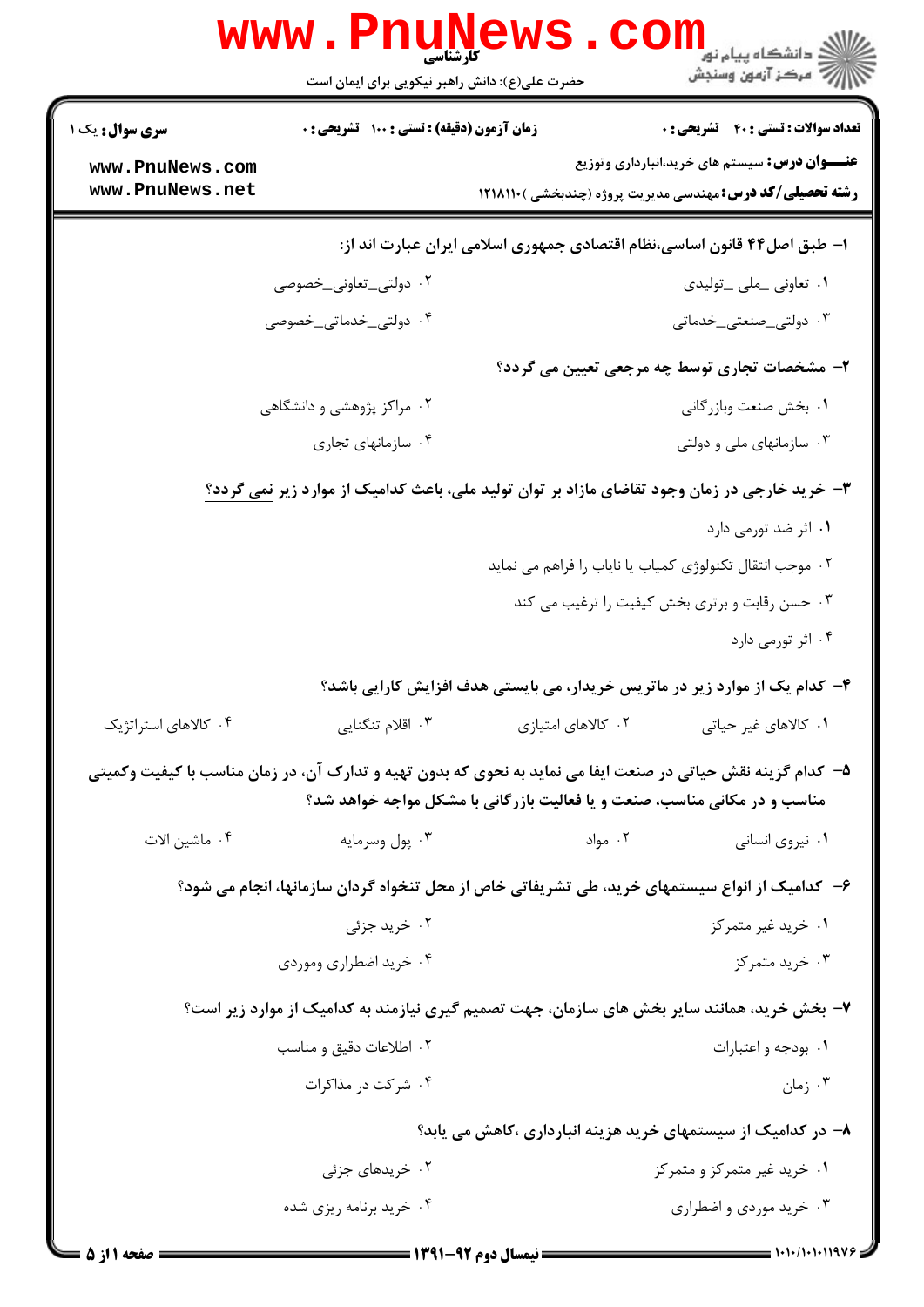|                                                                                                                                                                                              | www.PnuNews<br>حضرت علی(ع): دانش راهبر نیکویی برای ایمان است |                                                                                                                  | الاد دانشگاه پيام نور<br>الاد مرکز آزمون وسنجش                                                                                   |  |
|----------------------------------------------------------------------------------------------------------------------------------------------------------------------------------------------|--------------------------------------------------------------|------------------------------------------------------------------------------------------------------------------|----------------------------------------------------------------------------------------------------------------------------------|--|
| <b>سری سوال : ۱ یک</b>                                                                                                                                                                       | زمان آزمون (دقیقه) : تستی : ۱۰۰ آتشریحی : ۰                  |                                                                                                                  | <b>تعداد سوالات : تستي : 40 - تشريحي : 0</b>                                                                                     |  |
| www.PnuNews.com<br>www.PnuNews.net                                                                                                                                                           |                                                              |                                                                                                                  | <b>عنـــوان درس:</b> سیستم های خرید،انبارداری وتوزیع<br><b>رشته تحصیلی/کد درس:</b> مهندسی مدیریت پروژه (چندبخشی ) <b>۱۲۱۸۱۱۰</b> |  |
|                                                                                                                                                                                              |                                                              | ۹- کدام مورد، جزء مهمترین دلایل ضروری استاندارد کردن کالاها نیست؟                                                |                                                                                                                                  |  |
|                                                                                                                                                                                              | ۰۲ تعیین مرغوبیت و کیفیت کالاهای تولیدی                      |                                                                                                                  | ۰۱ رعایت شرایط ایمنی در ساخت                                                                                                     |  |
|                                                                                                                                                                                              | ۰۴ سهولت در تعویض و جایگزین سازی                             |                                                                                                                  | ۰۳ سهولت قیمت گذاری                                                                                                              |  |
|                                                                                                                                                                                              |                                                              | ۱۰– استاندارد اجباری ،جزء کدام یک از انواع استانداردها است ؟                                                     |                                                                                                                                  |  |
| ۰۴ استاندارد منطقه ای                                                                                                                                                                        | ۰۳ استاندارد کارخانه ای                                      | ۰۲ استاندارد ملی                                                                                                 | ۰۱ استاندارد بين المللي                                                                                                          |  |
|                                                                                                                                                                                              |                                                              |                                                                                                                  | 11- استانداردهای IEO از کدام نوع استاندارد می باشد ؟                                                                             |  |
| ۰۴ استاندارد کارخانه ای                                                                                                                                                                      | ٠٣ استاندارد بين المللي                                      | ٠٢ استاندارد اجبارى                                                                                              | ٠١. استاندارد منطقه ای                                                                                                           |  |
| ۱۲– در کدامیک از انواع خریدها ،انتشار اگهی مناقصه عمومی یا مناقصه محدود، به تشخیص وزیر یا بالاترین مقام دستگاه<br>اجرائی انجام می شود ؟                                                      |                                                              |                                                                                                                  |                                                                                                                                  |  |
|                                                                                                                                                                                              | ۰۲ خریدهای عمده دولتی                                        |                                                                                                                  | ۰۱ خرید شرکتهای تعاونی                                                                                                           |  |
|                                                                                                                                                                                              | ۰۴ خریدهای شرکتهای خصوصی                                     |                                                                                                                  | ۰۳ خریدهای جزئی دولتی                                                                                                            |  |
| ۱۳- در صورتی که مبلغ معامله در کمیسیون ترک مناقصه ،بیش از۲۰ میلیون ریال باشد، در مورد واحدهای مرکزی وزارتخانه ها<br>،موسسات دولتی و دستگاه های اجرایی خارج از مرکز، تصمیم گیری بر عهده کیست؟ |                                                              |                                                                                                                  |                                                                                                                                  |  |
| ۰۴ وزير مربوطه                                                                                                                                                                               | ۰۳ استاندار                                                  | ۰۲ دیوان عدالت اداری                                                                                             | ٠١ شوراي اقتصاد                                                                                                                  |  |
|                                                                                                                                                                                              |                                                              |                                                                                                                  | ۱۴– کدام گزینه زیر مجموعه قوه قضائیه نیست <u>؟</u>                                                                               |  |
|                                                                                                                                                                                              | ۰۲ سازمان ثبت و اسناد واملاک                                 |                                                                                                                  | ۰۱ اداره کل تصفیه و امور بازنشستگی                                                                                               |  |
|                                                                                                                                                                                              | ۰۴ دیوان عدالت اداری                                         |                                                                                                                  | ۰۳ دیوان محاسبات                                                                                                                 |  |
|                                                                                                                                                                                              |                                                              | ۱۵- سبک مذاکره درهر کشوری، تابع کدام ویژگی موجود در آن کشور می باشد.؟                                            |                                                                                                                                  |  |
| ۰۴ اقتصادی                                                                                                                                                                                   | ۰۳ اجتماعی                                                   | ۰۲ فرهنگی                                                                                                        | ۰۱ سیاسی                                                                                                                         |  |
|                                                                                                                                                                                              |                                                              | ۱۶- دلیل اصلی موفقیت و برتری برخی از افراد در شرایط مذاکره ،برخورداری از کدام ویژگی زیر است؟                     |                                                                                                                                  |  |
|                                                                                                                                                                                              | ۰۲ متدلوژیهای علمی                                           |                                                                                                                  | ۰۱ قدرت چانه زنی بیشتر                                                                                                           |  |
|                                                                                                                                                                                              | ۰۴ مهارتها و روشهای مذاکره                                   |                                                                                                                  | ۰۳ توان مالی وتولیدی بهتر                                                                                                        |  |
|                                                                                                                                                                                              |                                                              | ۱۷– نقطه شروع مذاکره که در آن هر طرف بر اساس مقاصد و خواسته های خود از زوایای متفاوت با طرف مقابل مذاکره را آغاز | نموده است، چیست؟                                                                                                                 |  |
| ۰۴ مرحله اشتراک                                                                                                                                                                              | ۰۳ مرحله استدلال                                             | ۰۲ مرحله ادراک                                                                                                   | ۰۱ مرحله اظهار و ادراک                                                                                                           |  |

 $= 1.1 - (1.1119V)$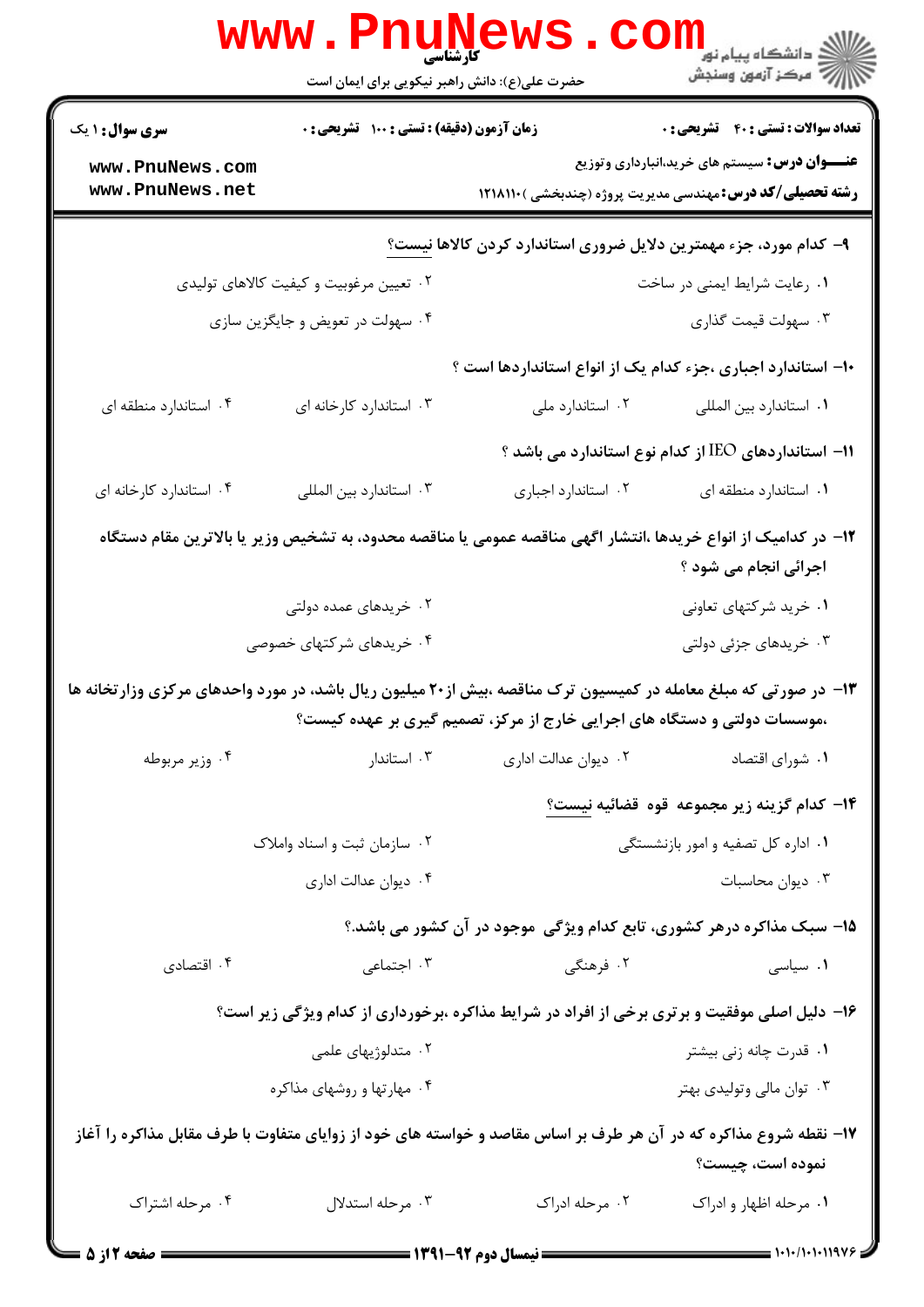| <b>سری سوال :</b> ۱ یک                            | زمان آزمون (دقیقه) : تستی : 100 تشریحی : 0 |                                                                                                           | <b>تعداد سوالات : تستي : 40 - تشريحي : 0</b>         |  |
|---------------------------------------------------|--------------------------------------------|-----------------------------------------------------------------------------------------------------------|------------------------------------------------------|--|
| www.PnuNews.com                                   |                                            |                                                                                                           | <b>عنـــوان درس:</b> سیستم های خرید،انبارداری وتوزیع |  |
| www.PnuNews.net                                   |                                            | <b>رشته تحصیلی/کد درس: مهندسی مدیریت پروژه (چندبخشی ) 1218110</b>                                         |                                                      |  |
|                                                   |                                            |                                                                                                           | ۱۸– کدام یک از موارد زیر صحیح <u>نمی</u> باشد؟       |  |
|                                                   | ۰۲ سبک مذاکره روس ها مصالحه است            |                                                                                                           | ۰۱ سبک مذاکره برزیلی ها ترغیبی است                   |  |
|                                                   | ۰۴ سبک مذاکره چینی ها کل گرا است           | ۰۳ سبک مذاکره امریکای ها مرحله به مرحله است                                                               |                                                      |  |
|                                                   |                                            | ۱۹- در کدام روش مذاکره، با استفاده از محک زدن می توان به نقاط ضعف استدلالهای طرف مقابل پی برد ؟           |                                                      |  |
| ۰۴ روش استنتاجي                                   | ۰۳ روش اکتشافی                             | ٠٢ روش سلطه جويانه                                                                                        | ۰۱ روش مشاركتي                                       |  |
|                                                   |                                            | +۲- کمترین و بیشترین تعهد برای فروشنده توسط کدام اصطلاح اینکوترمز بیان میشود؟                             |                                                      |  |
| $FOB9EXW$ .                                       | $CIF_{9}DDP \cdot \tau$                    | $DEQ_9DAF$ .                                                                                              | $DDP_{\phi}EXW$ .                                    |  |
|                                                   |                                            |                                                                                                           | <b>۳۱</b> – اصطلاح DDU به معنی:                      |  |
|                                                   | ۰۲ تحویل در اسکله بندر مقصد                |                                                                                                           | ۰۱ تحویل پس از پرداخت عوارض                          |  |
|                                                   | ۰۴ تحویل قبل از پرداخت عوارض               |                                                                                                           | ۰۳ تحویل در مرز                                      |  |
|                                                   |                                            | ۲۲- مشخص کننده کشور سازنده کالا، در کدام یک از اسناد حمل کالا قرار دارد؟                                  |                                                      |  |
| ۰۴ بار نامه                                       | ۰۳ بیمه نامه                               | ۰۲ گواهی مبداء                                                                                            | ۰۱ فاکتور                                            |  |
|                                                   |                                            | ۲۳– اولین چیز مورد نیاز برای خریدهای خارجی، در دست داشتن چیست؟                                            |                                                      |  |
| ۰۴ بار نامه                                       | ۰۳ اعتبار ارزی                             | ۰۲ گشایش اعتبار                                                                                           | ۰۱ پروفرما(P/I)                                      |  |
|                                                   |                                            | ۲۴- شیوه های پرداخت بهای کالاها و خدمات، به فروشندگان خارجی عبارتنداز:                                    |                                                      |  |
| ۰۲ اعتبار اسنادی، پرداخت نقدی ارز وحواله های ارزی |                                            |                                                                                                           | ۰۱ حواله های ارزی، یوزانس واعتبار اسنادی             |  |
|                                                   | ۰۴ پرداخت نقدی ارز،اعتبار اسنادی و یوزانس  |                                                                                                           | ۰۳ اعتبار اسنادی ،حواله های ارزی و بروات ارزی        |  |
|                                                   |                                            | ۲۵- تهیه وتولید کالا هایی نظیر کالا های سری نظامی و کالاهای بسیار حیاتی ، از کدام روش زیر استفاده می شود؟ |                                                      |  |
| ۰۴ هیچکدام                                        | ۰۳ ساخت                                    | ۰۲ خرید                                                                                                   | ۰۱ اجاره                                             |  |
|                                                   |                                            | ۲۶- منحنی پار تو بر اساس چه روش سفارش دهی، استوار است؟                                                    |                                                      |  |
|                                                   | ۰۲ روش دوره سفارش                          |                                                                                                           | ۰۱ روش بازديد عيني                                   |  |
|                                                   | ۰۴ سیستم برنامه ریزی MRP                   |                                                                                                           | ۰۳ روش کنترلABC                                      |  |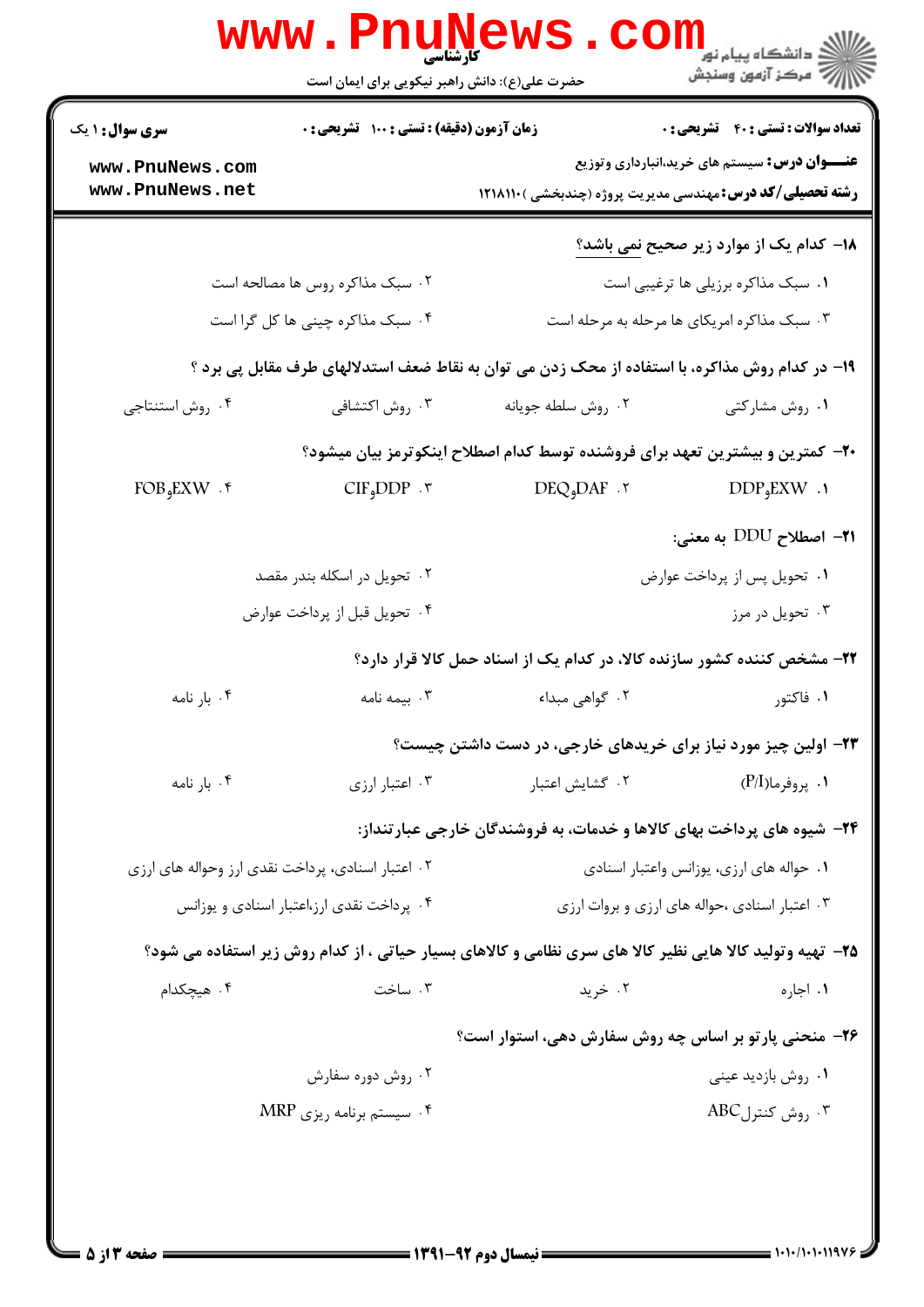|                                    | <b>WWW.PNUNE</b><br>کارشناسی<br>حضرت علی(ع): دانش راهبر نیکویی برای ایمان است |                                                                                                                                                                       | ر دانشگاه پيام نور <mark>−</mark><br>ار∕* مرکز آزمون وسنجش |
|------------------------------------|-------------------------------------------------------------------------------|-----------------------------------------------------------------------------------------------------------------------------------------------------------------------|------------------------------------------------------------|
| <b>سری سوال : ۱ یک</b>             | زمان آزمون (دقیقه) : تستی : ۱۰۰٪ تشریحی : ۰                                   |                                                                                                                                                                       | <b>تعداد سوالات : تستي : 40 - تشريحي : 0</b>               |
| www.PnuNews.com<br>www.PnuNews.net |                                                                               | <b>رشته تحصیلی/کد درس:</b> مهندسی مدیریت پروژه (چندبخشی ) ۱۲۱۸۱۱۰                                                                                                     | <b>عنـــوان درس:</b> سیستم های خرید،انبارداری وتوزیع       |
|                                    |                                                                               | ۲۷- برای تجزیه وتحلیل سیستم کنترل موجودی ،تشخیص کدام دسته از هزینه های موجودی ،ضروری است؟                                                                             |                                                            |
|                                    | ۰۲ هزینه های سفارش،خریدو نیمه متغیر                                           |                                                                                                                                                                       | ۰۱ هزینه های نگهداری ،اداری وفروش                          |
|                                    | ۰۴ هزینه های متغیر ،نیمه متغیر و اداری                                        |                                                                                                                                                                       | ۰۳ هزینه های نگهداری،سفارش و کسری یافقدان                  |
|                                    |                                                                               | ۲۸– در کدام روش ارزیابی دایمی موجودیها، در دوره افزایش قیمتها ، سود ناخالص کمتری محاسبه و مالیات بر درآمد کمتری                                                       | پرداخت می شود؟                                             |
|                                    | ۲. <sub>روش</sub> FIFO                                                        |                                                                                                                                                                       | ۰۱ روش LIFO                                                |
|                                    | ۰۴ روش میانگین متحرک                                                          |                                                                                                                                                                       | ۰۳ روش شناسائی ویژه                                        |
|                                    |                                                                               | ۲۹- در سازمانهای دولتی و غیر انتفاعی ، واحد انبار تحت نظر کدامیک از موارد زیر است؟                                                                                    |                                                            |
| ۰۴ امور اداری                      | ۰۳ واحد تولید                                                                 | ٠٢ واحد بازاريابي                                                                                                                                                     | ۰۱ واحد مالی                                               |
|                                    |                                                                               | ۳۰- برگ درخواست جنس از انبار توسط چه کسی تکمیل می شود و مبنای صدور چه فرم دیگری است؟                                                                                  |                                                            |
|                                    | ۰۲ مدیر انبار _برگ مرجوعی کالا به انبار                                       |                                                                                                                                                                       | ۰۱ انبار دار_کارت انبار                                    |
|                                    | ۰۴ مصرف کننده_رسید موقت انبار                                                 |                                                                                                                                                                       | ۰۳ مصرف کننده_درخواست خرید و حواله انبار                   |
|                                    |                                                                               | <b>۳۱</b> - روش فایفویی که در آن اجناس از یک طرف چیده واز طرف دیگر برداشت و به مصرف می رسد، چه نام دارد؟                                                              |                                                            |
| ۰۴ روش فاصله توفقي                 | ۰۳ روش مساحت دوبل                                                             | ۰۲ روش قوه ثقل                                                                                                                                                        | ٠١ روش متحرك                                               |
|                                    |                                                                               | 33- مدیریت به تجزیه وتحلیل ،برنامه ریزی،اجرا و کنترل برنامه هایی می پردازد که نیل به اهداف سازمانی را<br>با هدف ایجاد و حفظ مبادلات نافع بازارهای هدف تعیین می نماید. |                                                            |
| ۰۴ فروش                            | ۰۳ بازاریابی                                                                  | ۰۲ عرضه                                                                                                                                                               | ۰۱ توزیع                                                   |
|                                    |                                                                               | ۳۳– در مواردی که ارائه حجم زیادی از اطلاعات مد نظر باشد از کدام رسانه عمومی برای برقراری ارتباط، به جهت بازاریابی                                                     | استفاده می شود؟                                            |
| ۰۴ تلويزيون                        | ۰۳ مجلات                                                                      | ۰۲ روزنامه ها                                                                                                                                                         | ۰۱ پوسترها                                                 |
|                                    |                                                                               | ۳۴– کدام دسته از عمده فروشان بدون قبول مالکیت کالا آن را به نیابت از خریدار به فروشنده سفارش می دهند؟                                                                 |                                                            |
| ۰۴ صادر کنندگان                    | ۰۳ وارد کنندگان                                                               | ۰۲ کمیسیو نرها                                                                                                                                                        | ٠١. نمايندگان فروش                                         |
|                                    |                                                                               | ۳۵- چهار عنصر اصلی در کلیه نقل و انتقالات بازرگانی عبارت اند از :                                                                                                     |                                                            |
|                                    | ۰۲ توافق، انتقال کالا ، انتقال مالکیت،قدرت پرداخت                             |                                                                                                                                                                       | ۰۱ انتقال کالا ،انتقال مالکیت،توافق و ضمائم                |
|                                    | ۰۴ انتقال مالكيت،انتقال كالا،توافق و پرداخت                                   |                                                                                                                                                                       | ۰۳ انتقال مالکیت،پرداخت،اسناد و توافق                      |
|                                    |                                                                               | $\frac{1}{2}$ (we) av $\frac{1}{2}$ (f $\frac{1}{2}$ ) $\frac{1}{2}$ (f $\frac{1}{2}$ ) $\frac{1}{2}$                                                                 |                                                            |